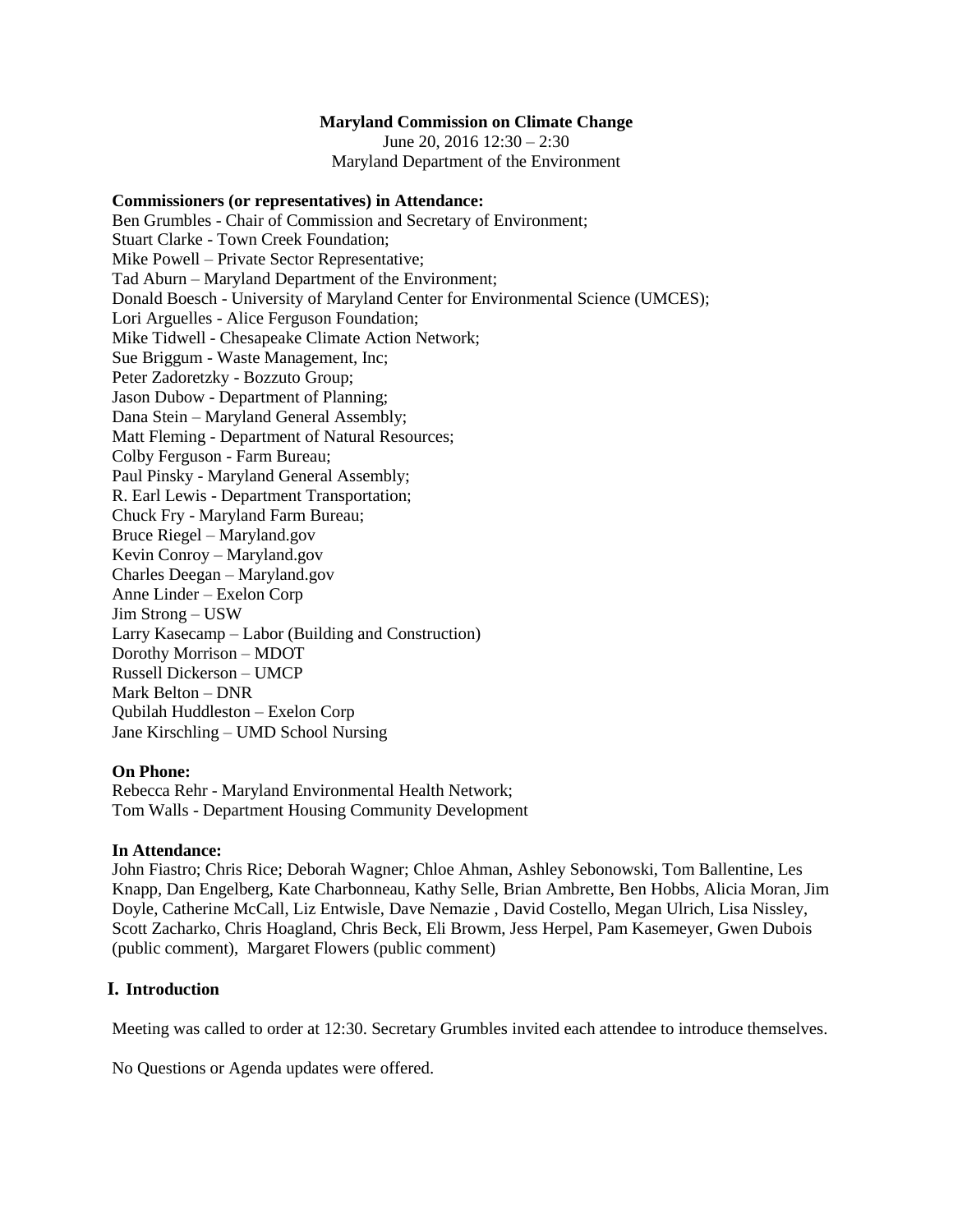## **II. Update on 2016 Priorities**

- No voting today, just a review of Workplan and priorities
- Tad presented slides about Workplan, recommendations, and schedule see attached

## **III. Working Group Updates**

## **A. Adaptation and Response Working Group (ARWG)**

Matt Fleming presented the status of the ARWG. Points are as follows:

- ARWG has  $2^{nd}$  quarterly meeting for 2016
	- o Presentations from SHA, Sagamore Development Corp, and DNR's CoastSmart
- $\bullet$  3<sup>rd</sup> quarterly meeting will focus on:
	- o reviewing 4 focus areas and initiatives included in MCCC legislation
	- o Memo provided that includes 4 priorities and innovative ideas
- Prioritize serving vulnerable communities, and determining economic impact
- Developing performance metrics
- ARWG will share SHA vulnerability study

## **B. Education, Communication, and Outreach Working Group (ECO)**

Lori Arguelles presented status of the ECO. Points are as follows:

- ECO still seeking a co-chair
- ECO meets every  $3<sup>rd</sup>$  Wednesday of the month
- "intra" communication has been important
- Website platforms have been reviewed and discussed
- Question: how can we be more responsive to the public?
- ECO will engage in public outreach representing MCCC the law requires it

# **C. Science and Technical Working Group**

Donald Boesch from UMCES presented the status of the STWG. See attached materials. Points are as follows:

- Modified the STWG committee  $-2$  individuals departing and 2 joining
- Adding an Agriculture expert
- 2016 STWG tasks and 2016 goals included in attached powerpoint
- Sea-level rise figure need further review and discussion
- TMDL mid-point assessment will focus on climate change impacts

# **D. Mitigation Working Group (MWG)**

Tad discussed the progress of the Mitigation Work Group. Slides attached. Points are as follows:

- For more info about 2016 priorities see attached slides
- Monthly meetings will include extra time for discussion